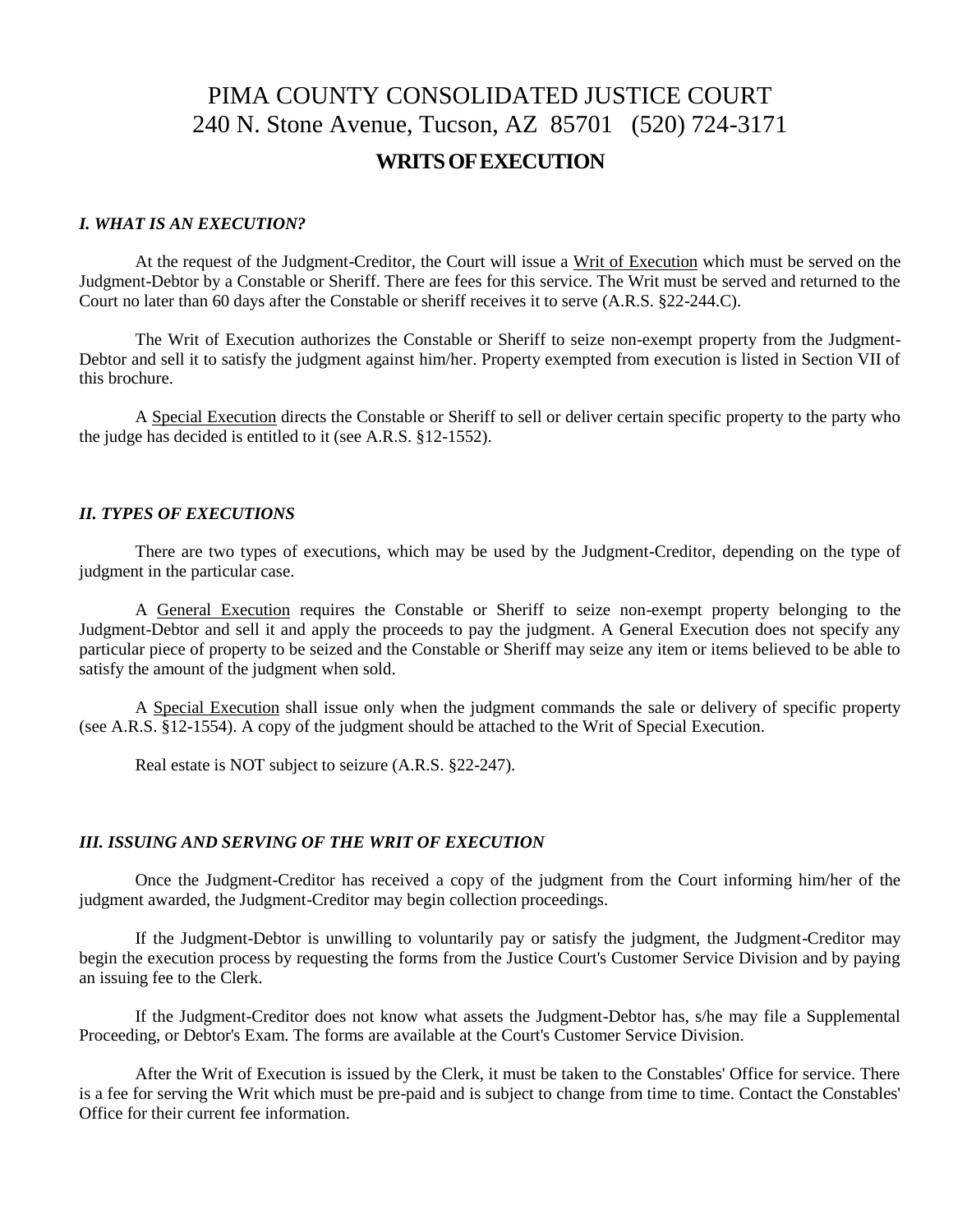Once the Writ is issued and arrangements have been made for serving it, a Writ is valid for 60 days. The Constable or Sheriff is required by law to serve and return the Writ to the Court within 60 days of receiving it. It is important to remember that once a Writ has been issued, and if it is successful, the Judgment-Creditor may not receive any money from any sale for up to 60 days.

## *IV. POSSIBLE RESULTS OF SERVING THE WRIT OF EXECUTION*

There are three possible results of the service of a Writ.

If the Writ is returned to the Court *unsatisfied*, that means that the Constable was unable to seize any cash in hand or property to sell.

If a Writ is returned the Court *partially satisfied*, that means that the Constable was able to seize some cash or some property, but not enough to pay the entire amount of the judgment. The Constable will notify both parties as to how much the sale netted.

If a Writ is returned *satisfied*, that means that the Constable or Sheriff was able to collect enough cash in hand or was able to collect enough money from the proceeds of a sale to pay the entire amount of the judgment. If the sale yields more money that was required to satisfy the judgment, the unused balance is returned to the Judgment-Debtor.

# *V. FILING THE SATISFACTION OF JUDGMENT:*

When a Judgment-Creditor receives payment of the full amount due on the judgment after the levying of a Writ, s/he must file a document known as a Satisfaction of Judgment with the Court. This document tells the Court that the judgment has been fully collected and the case is over. Forms are available from the Court.

### *VI. PENALTIES FOR IMPEDING SERVICE OF A WRIT OF EXECUTION:*

A.R.S. §12-1563 provides that anyone impeding the execution of a judgment by selling, concealing or disposing of property for the purpose of hindering or delaying the execution of a judgment is guilty of a class 6 felony.

### *VII. EXEMPTIONS (THINGS THAT MAY NOT BE TAKEN):*

The following list are examples of property that may not be seized. The items listed only summarize the provisions of the Arizona Revised Statutes limitations on what may not be seized for execution of a judgment. For a complete list, consult A.R.S. §33-1121-1133 and any applicable pocket parts in the back of the book.

#### **HOUSEHOLD FURNISHINGS (Total fair market value not to exceed \$4,000.00):**

- $\Box$  1 kitchen table, 1 dining room table with 4 chairs each, and 1 additional chair for each dependent living in the household (if more than 4 persons in number).
- $\Box$  1 living room couch, 1 living room chair, plus 1 additional chair for each dependent of debtor residing in the house.
- □ 3 living room tables (coffee or end).
- $\Box$  3 living room lamps.
- $\Box$  1 living room rug or carpet.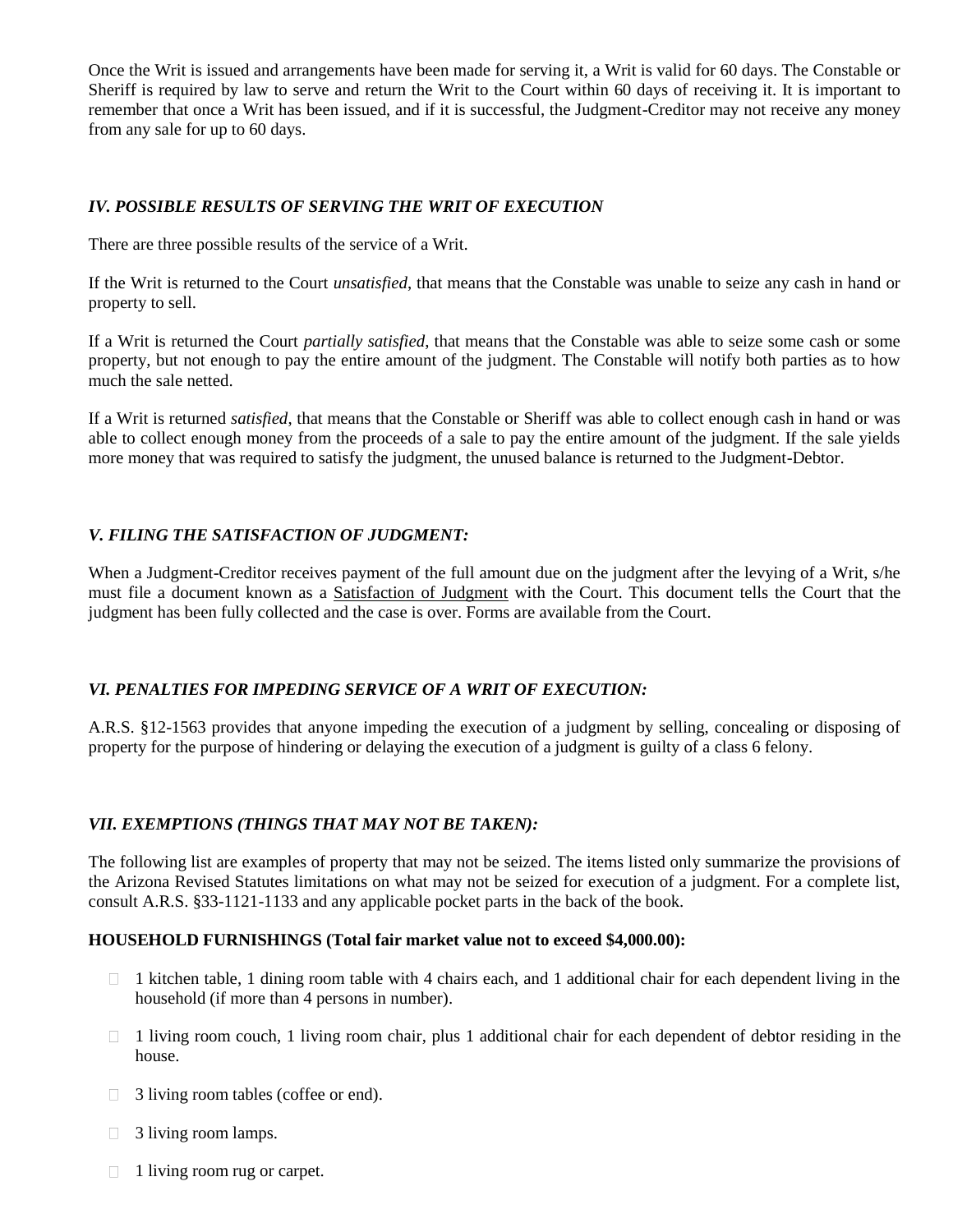- 2 beds, plus 1 additional bed for each dependent of debtor living in the house, and 1 bed-table and lamp for  $\Box$ each bed allowed, bedding for each bed allowed.
- pictures, oil paintings, drawings, drawn by debtor or family portraits in necessary frames.
- $\Box$  1 television, radio, or stereo.
- $\Box$  1 radio alarm clock.
- $\Box$  1 stove, 1 refrigerator, 1 washing machine, 1 clothes dryer, 1 vacuum cleaner.

## **FOOD, FUEL, AND PROVISIONS:**

- $\bullet$  All food, fuel and provisions actually provided for the debtor's individual or family use for six months are exempt from process.
- Wearing apparel not in excess of a fair market value of \$500.00.
	- $\Box$  Musical instruments belonging to debtor and family, not in excess of a total fair market value of \$250.00.
	- Domestic pets, horses, milk cows, and poultry not in excess of a total fair market value of \$500.00.
	- Engagement and wedding rings not in excess of a total fair market value of  $$1,000.00$ .
	- □ Books (library) not to exceed a total fair market value of \$250.00.
	- $\Box$  Watch, not in excess of a total fair market value of \$100.00.
	- $\Box$  1 typewriter, 1 bicycle, 1 sewing machine, a family bible, a burial plot, and 1 gun, not in excess of a total fair market value of \$500.00.
- $\bullet$  One motor vehicle not in excess of a fair market value of \$5,000.00. If the debtor is physically disabled, the fair market value of the motor vehicle shall not exceed \$10,000.00.
	- $\Box$  Professional prescribed prostheses for the debtor or dependents, including a wheelchair.

### **MONEY BENEFITS OR PROCEEDS:**

- Money payable to surviving spouse or child due to death of spouse or parent, not in excess of \$20,000.00.
- All monies received by or payable to a person entitled to receive child support or spousal maintenance pursuant to a court order.
	- Earnings of a minor child for any debt not incurred for the special benefit of the child.
- $\triangle$  Insurance benefits from health, accident, or disability.
- All money arising from any claim for the destruction of, or damage to, exempt property and all proceeds or benefits of any kind arising from fire or other insurance upon any property.
- The cash surrender value of life insurance policies which, for a continuous unexpired period of two years, the policies have been owned by the debtor and have named the debtor's surviving spouse, child, parent, brother or sister, or any other dependent family member as beneficiary, in the proportion that the policy names any such beneficiary, not to \$25,000.00 in cash surrender value, except that, subject to the statute of limitations, the amount of any premium paid in fraud of creditors, including interest, shall cause the debtor to benefit from such cash surrender value. In this paragraph "dependent" means a family member who is dependent upon the insured debtor for not less than half support.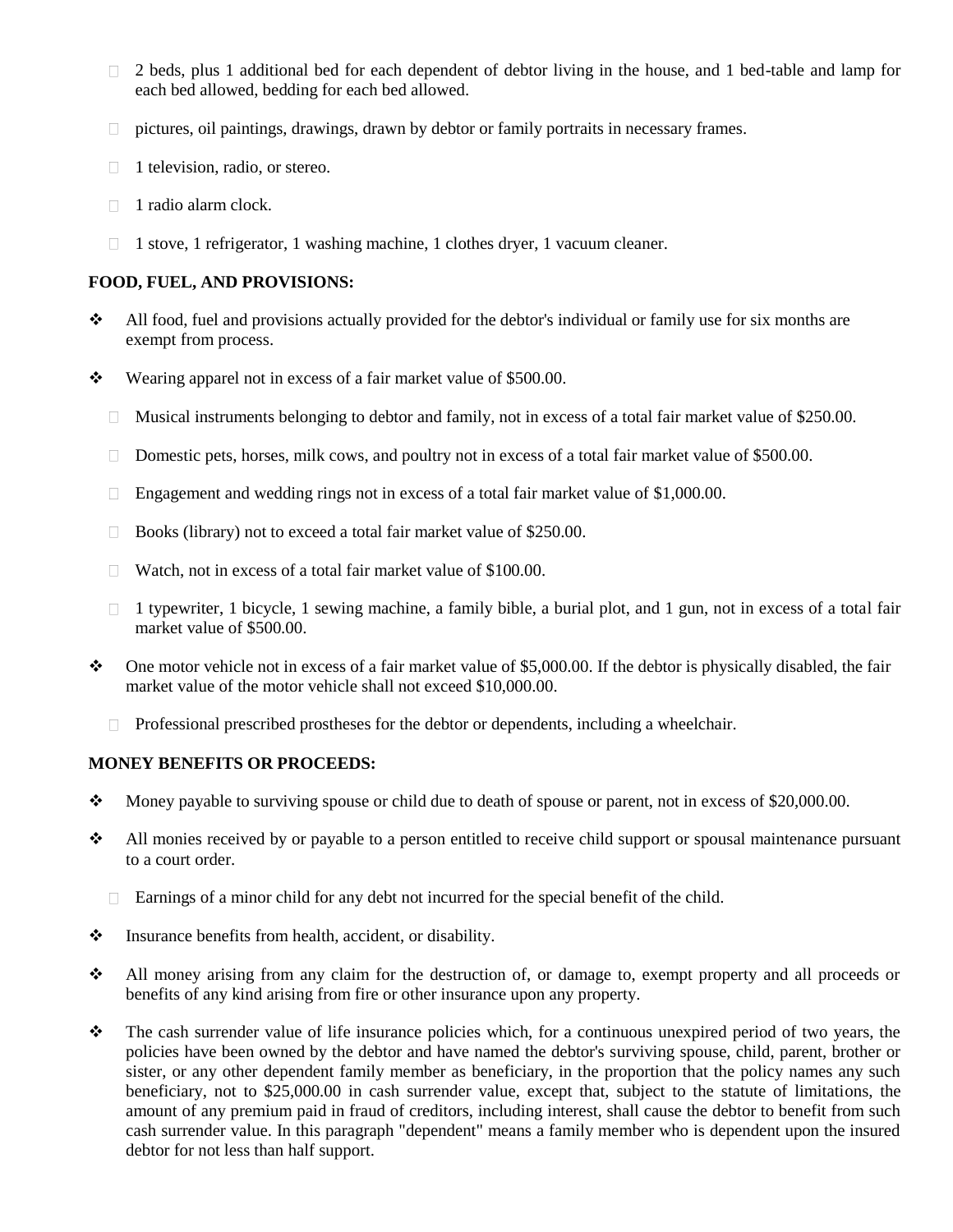- Any claim for damages recoverable by any person by reason of any levy upon or sale under an execution of his exempt personal property or by reason of the wrongful taking or detention of such property by any person, and the judgment recovered for the damages.
- $\div$  \$150.00 in a single account in a financial institution.

## **TOOLS, EQUIPMENT USED IN COMMERCIAL ACTIVITY, TRADE, BUSINESS, OR PROFESSION (total fair market value not to exceed \$2,500.00):**

- $\Box$  This does not include a motor vehicle used for transportation to and from work.
- $\Box$  Farm machinery, implements feed, seed, grain, and animals not in excess of \$2,500.00 if one's primary income derives from farming.
- Arms, uniforms, and accoutrements required by law to be kept by debtor.
- $\bullet$  The library and philosophical and chemical or other apparatus belonging to a debtor and used for the instruction of youth in any university, college, seminary of learning, or school.

*IT IS IMPORTANT TO REMEMBER* that if the debt is owed jointly by a married couple, each of the spouses can claim these exemptions, either combined, or in separate property.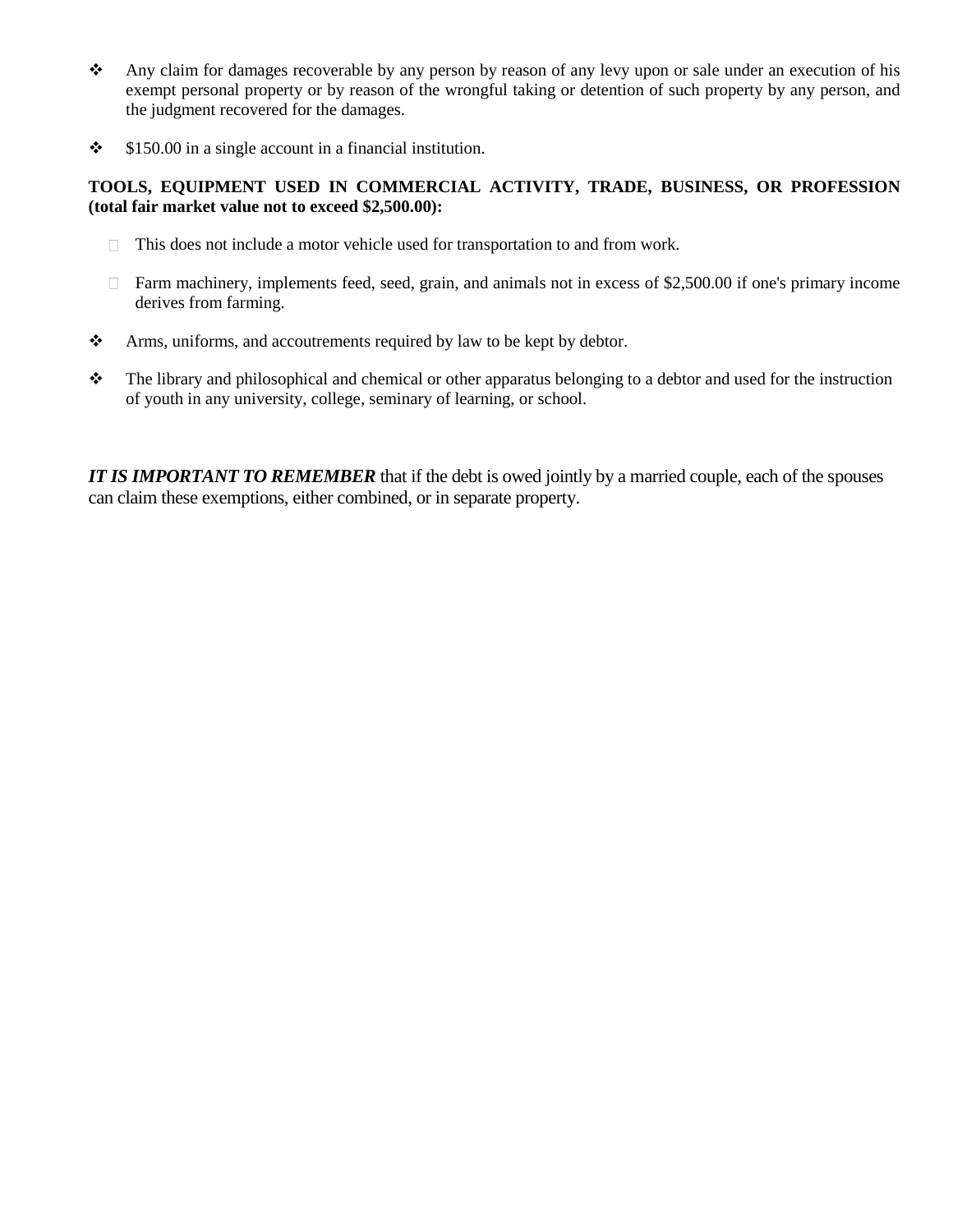# PIMA COUNTY CONSOLIDATED JUSTICE COURT 240 N. Stone Avenue, Tucson, AZ 85701 (520) 724-3171

| <b>PLAINTIFF</b>                                                                                                                                                                                                                                                                                                    | CASE NO.                 | <b>DEFENDANT</b>         |  |  |  |
|---------------------------------------------------------------------------------------------------------------------------------------------------------------------------------------------------------------------------------------------------------------------------------------------------------------------|--------------------------|--------------------------|--|--|--|
|                                                                                                                                                                                                                                                                                                                     |                          |                          |  |  |  |
|                                                                                                                                                                                                                                                                                                                     |                          |                          |  |  |  |
| (Name/Address/Telephone)                                                                                                                                                                                                                                                                                            | <b>WRIT OF EXECUTION</b> | (Name/Address/Telephone) |  |  |  |
| THE STATE OF ARIZONA TO THE SHERIFF OR ANY CONSTABLE IN                                                                                                                                                                                                                                                             |                          | COUNTY:                  |  |  |  |
| $\Box$ Plaintiff<br>□ Defendant<br>for the following amount, plus accruing costs and the costs of this Writ:                                                                                                                                                                                                        |                          |                          |  |  |  |
| Original judgment<br>Accrued interest from date of judgment<br>Accrued court costs<br>Less set offs, if any (payments made or credits allowed)<br>Total Sum due                                                                                                                                                     |                          |                          |  |  |  |
| <b>DENERAL EXECUTION</b><br>YOU ARE COMMANDED to make diligent effort to satisfy the judgment by executing on the stated sum of money of the<br>defendant's, or to levy on and sell such non-exempt personal property of the defendant's as is necessary to satisfy this<br>judgment.                               |                          |                          |  |  |  |
| The property is believed to be located at:                                                                                                                                                                                                                                                                          |                          |                          |  |  |  |
| <b>D</b> SPECIAL EXECUTION<br>YOU ARE COMMANDED to make diligent effort to levy on and sell the following described non-exempt personal property:<br>Property is believed to be located at:<br>Make execution and return of this Writ within (60) days, and to notify the judgment debtor of such return.<br>DATED: |                          |                          |  |  |  |
|                                                                                                                                                                                                                                                                                                                     | Justice of the Peace     |                          |  |  |  |
| <b>CERTIFICATE OF SERVICE</b><br>I state under penalty of perjury that the foregoing is true and correct.                                                                                                                                                                                                           |                          |                          |  |  |  |
| I received this Writ from the court on ____________________________, and executed same as follows:                                                                                                                                                                                                                  |                          |                          |  |  |  |
|                                                                                                                                                                                                                                                                                                                     |                          |                          |  |  |  |
| Person Served:                                                                                                                                                                                                                                                                                                      |                          |                          |  |  |  |
|                                                                                                                                                                                                                                                                                                                     |                          |                          |  |  |  |
| $\Box$ No property found to levy on<br>$\Box$ Sum of money levied on. \$ ______________________ delivered to judgment debtor.<br>$\Box$ Personal property levied on. A list is attached.                                                                                                                            |                          |                          |  |  |  |
| Constable                                                                                                                                                                                                                                                                                                           |                          |                          |  |  |  |
| STATEMENT OF COSTS: Service Fee \$_______; Mileage Fee \$____; Other \$____; TOTAL \$________                                                                                                                                                                                                                       |                          |                          |  |  |  |